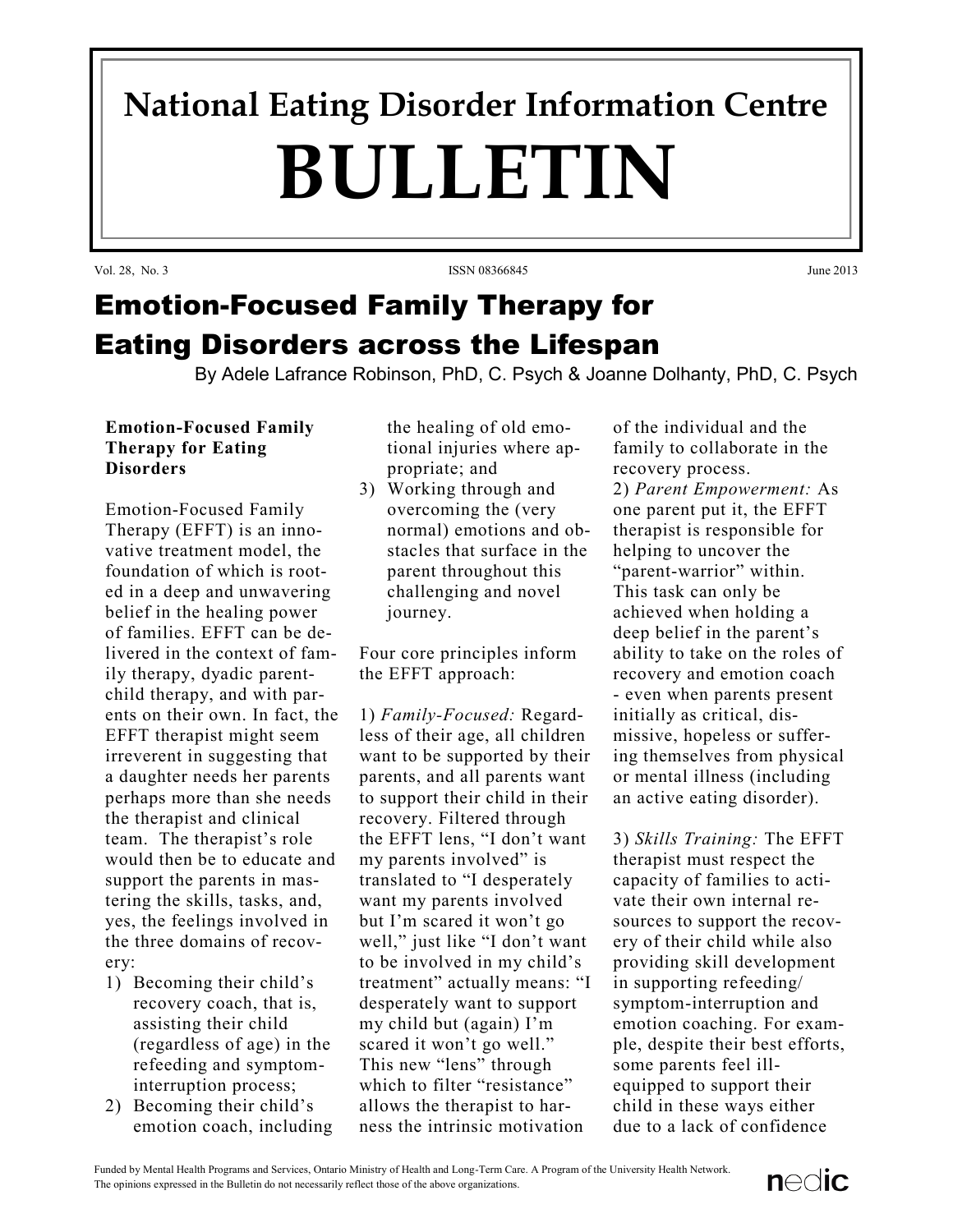or never having learned the skills themselves.

4) *Emotion-focused:* A central function of the eating disorder can be understood as an attempt to manage and avoid emotion. Starving numbs, bingeing soothes, and vomiting provides relief. $<sup>1</sup>$  As</sup> a result, a full recovery from the eating disorder necessitates mastery over intense emotional experience rather than turning to symptomatic behaviours to cope with pain. This emotion-focused framework informs all interventions. As such, the EFFT therapist seeks to understand the family dynamics in terms of the way they experience and express emotion, and works with the family to interrupt the pattern of emotion avoidance (a phenomenon that may have been amplified by the presence of the eating disorder itself). EFFT provides parents with skills such that their child gains a new confidence in being able to turn to the parents instead of to symptomatic behaviours in times of emotional need.

#### **Becoming a Recovery Coach**

With supportive guidance from the therapist, parents are empowered to take on the task of providing meal support to their child and to help interrupt her eating disorder symptoms. The recruitment of parents to support the behavioural recovery from the eating disorder is not new in Canada where it has primarily been associated with the treatment of children and adolescents. In EFFT, "supportive guidance" involves both increasing the self-efficacy in the parent by harnessing existing strengths and teaching new skills to parents who, while wanting to help their child, may be at a loss when in the face of the daunting and terrifying spectre of the eating disorder.

Although the nature and intensity of involvement may vary according to the child's developmental age, all parents are coached to increase their involvement in their child's behavioural recovery. This is done through discussion, videos and role-plays, much like if they were nurses new to an eating disorder ward. For example, parents and caregivers are taught specific meal-support strategies, as well as tools to support the interruption of behaviours such as purging, compulsive exercising, etc.

#### **Becoming an Emotion Coach**

In order to lay the groundwork for emotion coaching, the EFFT therapist provides parents with information about the role of emotion and its avoidance in the onset and maintenance of their child's illness. Whereas their child has used the eating disorder behaviours to manage and avoid emotion, in this model, parents are taught to become their child's emotion coach, rendering symptoms unnecessary. The five steps of Emotion Coaching include:

- 1) attending to the child's emotional experience by acknowledging its presence,
- 2) naming the emotion,
- 3) validating the experience and
- 4) meeting the emotional need. Specifically, parents are coached to respond to sadness with soothing, to fear with protection and to anger with helping their child to set appropriate boundaries. Parents are also taught to identify and respond to their child's "miscues," that is, behaviours or statements that are inconsistent with felt emotions and associated needs.

For example, a parent whose child's dominant presentation is hostile is taught to attend and respond to the inevitable vulnerable hurt that underlies the display of anger. In addition, when appropriate, and once all other steps have been followed, parents are equipped with skills to

5) help their child to move through the emotion, including problem-solving if necessary.

Within the context of emotion coaching, the EFFT therapist may also coach parents to facilitate the healing of unresolved emotional injuries within the family. For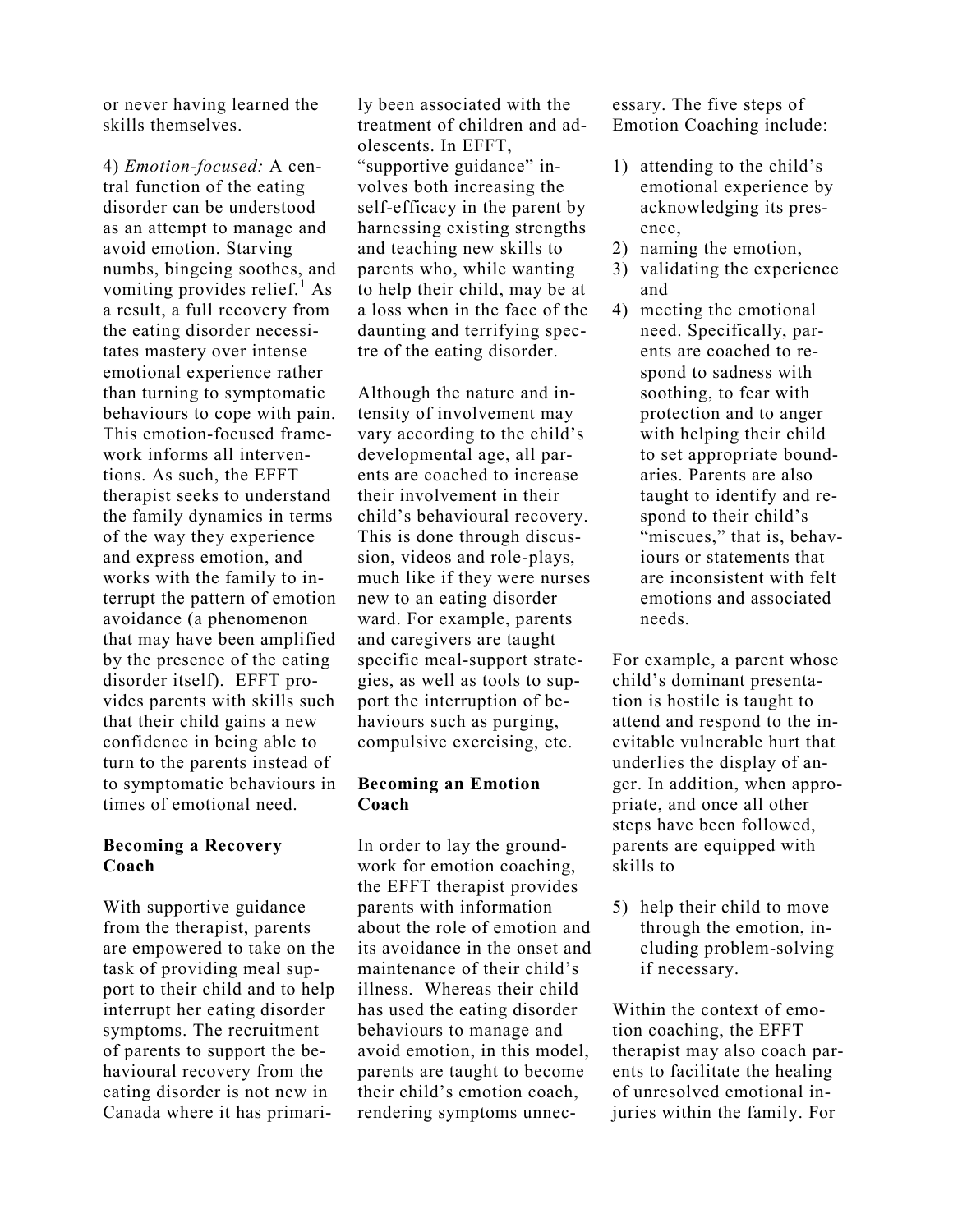|  |  | <b>Table 1: Steps of Emotional Coaching</b> |  |
|--|--|---------------------------------------------|--|
|--|--|---------------------------------------------|--|

| <b>Attend to the Emotion</b>                         | Parents are coached to notice and pay<br>attention to emotion cues - subtle or<br>overt, and of high or low intensity.                                                                                                                                                                                                                                                      |  |
|------------------------------------------------------|-----------------------------------------------------------------------------------------------------------------------------------------------------------------------------------------------------------------------------------------------------------------------------------------------------------------------------------------------------------------------------|--|
| <b>Label the Emotion</b>                             | Parents are coached to put it into words<br>the different possible emotions experi-<br>enced by the child. They are also<br>coached to "speak the unspoken," that<br>is, what they imagine might be causing<br>their child to feel sadness, anger,<br>shame, etc.                                                                                                           |  |
| <b>Validate the Emotion</b>                          | Parents are coached to imagine what it<br>might be like to be in the child's shoes<br>and convey understanding of the experi-<br>ence. Validating the emotion includes<br>the acceptance of emotions that are<br>unexpected or difficult to understand.<br>Parents are also coached to resist going<br>for "the bright side" or using logic to pro-<br>cess the experience. |  |
| Meet the Emotional Need                              | Depending on the felt emotion, parents<br>are coached to respond in a way con-<br>sistent with the associated biological<br>need. For example, parents are<br>coached to provide their child with com-<br>fort for sadness, and help their child to<br>assert themselves when angry, and set<br>limits when necessary.                                                      |  |
| (If appropriate)<br><b>Redirect or Problem-Solve</b> | In a handful of situations, it may be ap-<br>propriate to coach the parents to help<br>their child redirect their attention from<br>the emotion to another thought, activity<br>or environment. It may also be appropri-<br>ate to coach the parents to engage in<br>problem-solving with their child (for ex-<br>ample in the case of ongoing bullying).                   |  |

example, in some families, the child with the eating disorder will hold deep resentment toward one or both parents, leading to a distant or hostile relationship, and making it very difficult for parents to take on an active role in their treatment. Other families will report having experienced traumas, separations, or serious conflicts that may have been a factor in the child's struggles with emotion, and in turn contributed to the development or maintenance of the illness. In these instances, parents are coached to support the child with her pain using the steps of emotion coaching and by expressing healthy accountability in response to "what their child lived through". When parents respond to their child by validating her pain, shouldering some of the burden, and acknowledging "injuries, losses, and failures," the child can begin

to work through previously unmanageable emotional experiences and memories. This parental support will lead to an increase in the child's feelings of confidence in managing painful emotions. It also creates a safe space for the child to free herself from blame for the development of the illness and self-reproach for what she feels she is "putting her family through." One parent referred to the process as taking the chemotherapy to free her child from the cancer of self-blame (please see NEDIC Bulletin Vol 26 (1), for details regarding one version of this intervention.)<sup>2</sup>

These "emotion coaching" interventions are useful in many ways. First, as parents adopt this new way of relating to their child, the parentchild relationship will deepen and their efforts to support their child with the behavioral symptoms will be more effective and better received. Second, as the child increases her nutritional intake and reduces the frequency of her symptoms, her parent's emotional support will help her to manage the flood of emotions that will inevitably follow. By actively attending to, validating and soothing her pain, the likelihood of a relapse is reduced. Finally, the overarching goal of emotion coaching is to support parents as they support their child in "internalizing" the ability to manage emotions and self-regulate. This work